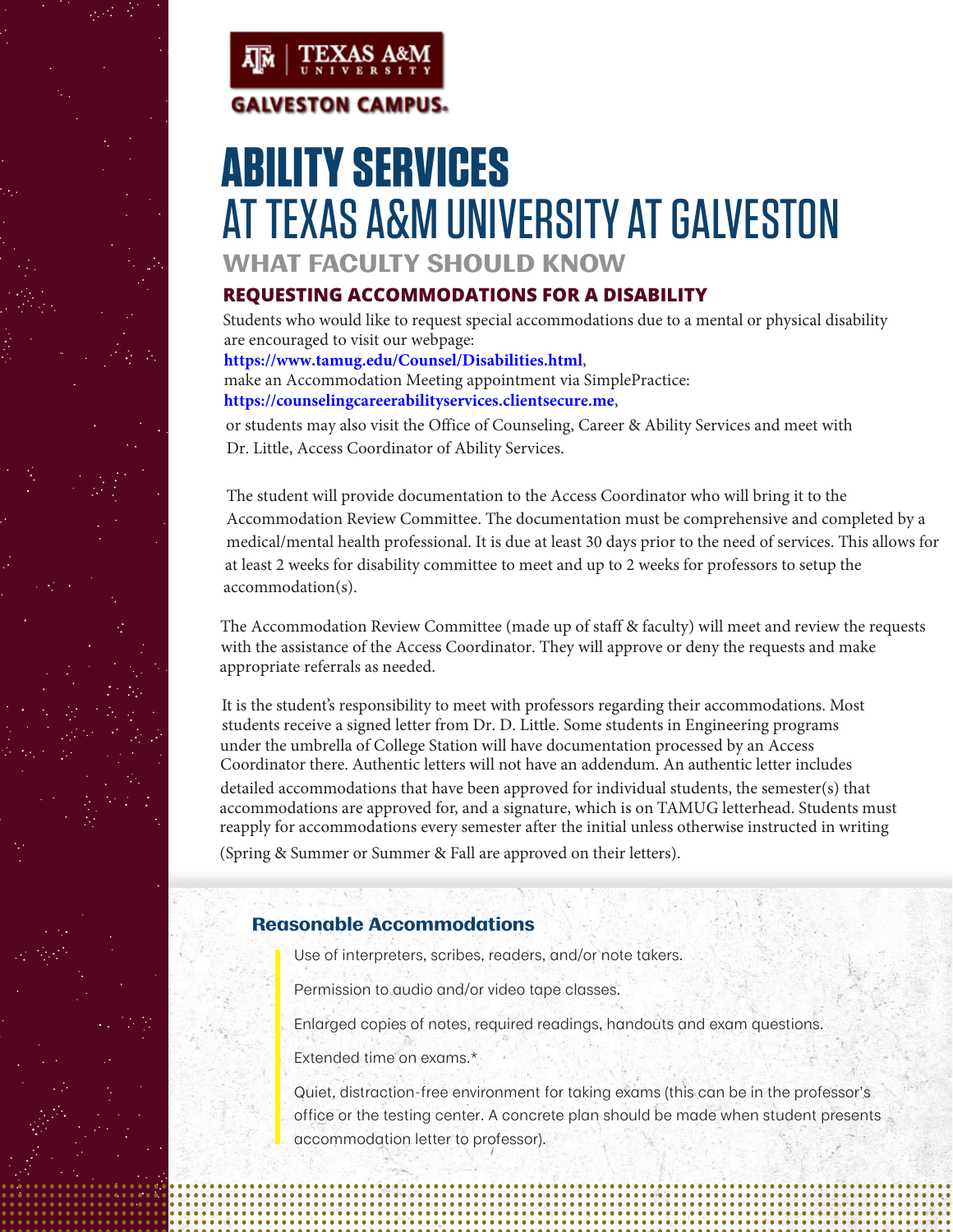#### **Reasonable Accommodations Cont.**

Use of aids, such as calculators (specific "simple" or other calculators can be approved) or desk references, during exams.

Use of computers in class or access to computers for writing assignments and exams.

Recorded or oral versions of exams.

Preferential seating in the classroom (a person with vision problems may request to sit in the front of class whereas a person with PTSD may prefer to sit in the rear of class).

An accessible website following the guidelines of Section 508 (this includes syllabus, videos, and anything presented online or in a class).

#### **Please note, this is not an exhaustive list.**

\* It is not appropriate to have a student that is approved for extra time to begin an exam with the class and then move to another location for the extra time or for a professor to announce to the class that Kelly needs to go to the testing center for the exam. This is not only very distracting for the student but it also breach's student confidentiality. Further, if a student takes an exam apart from the class, make sure to give any verbal instructions or hints that will be given to the rest of the class to the student receiving accommodations. This can be done either verbally beforehand, or in writing, which can be included with the test.

#### **USING THE TESTING CENTER**

Faculty, please remember that the Testing Center is available for students with disabilities that have approved accommodations. The Testing Center does not have a large enough capacity for disability students and students making up tests, especially during Covid-19 restrictions. Therefore, please make other arrangements for students making up tests. The current Testing Center office hours are **M - Th 8 am to 6 pm, F 8 am to 5 pm and virtually by appointment (subject to change for holidays & as needed).** Arrangements for exams at the testing center should be taken into account. For example, a 2-hour exam should be scheduled no later than 2 hours prior to closing (assuming that the student is not approved for extra time) during the work week, no matter what day or time the class exam is scheduled for. Last, if you will be offering hints for a class during an exam, please make the same hints available for your students that take their exams in the testing center.

The Testing Center should be utilized for students that are qualified for extra time and/or a quiet testing area, in the case that the professor is not able to provide a distraction free area for the student to test without being moved from one location to another. The Testing Center is supervised. Students must sign in, check in their back packs, cell phones and other personal items that are not permitted in the Testing Room. No materials that are not approved by professors will be permitted in the testing center. All students take their exams/tests while being recorded. **All students are recorded!**

**Exams can be hand delivered or emailed to [testingservices@tamug.edu.](mailto:testingservices@tamug.edu)**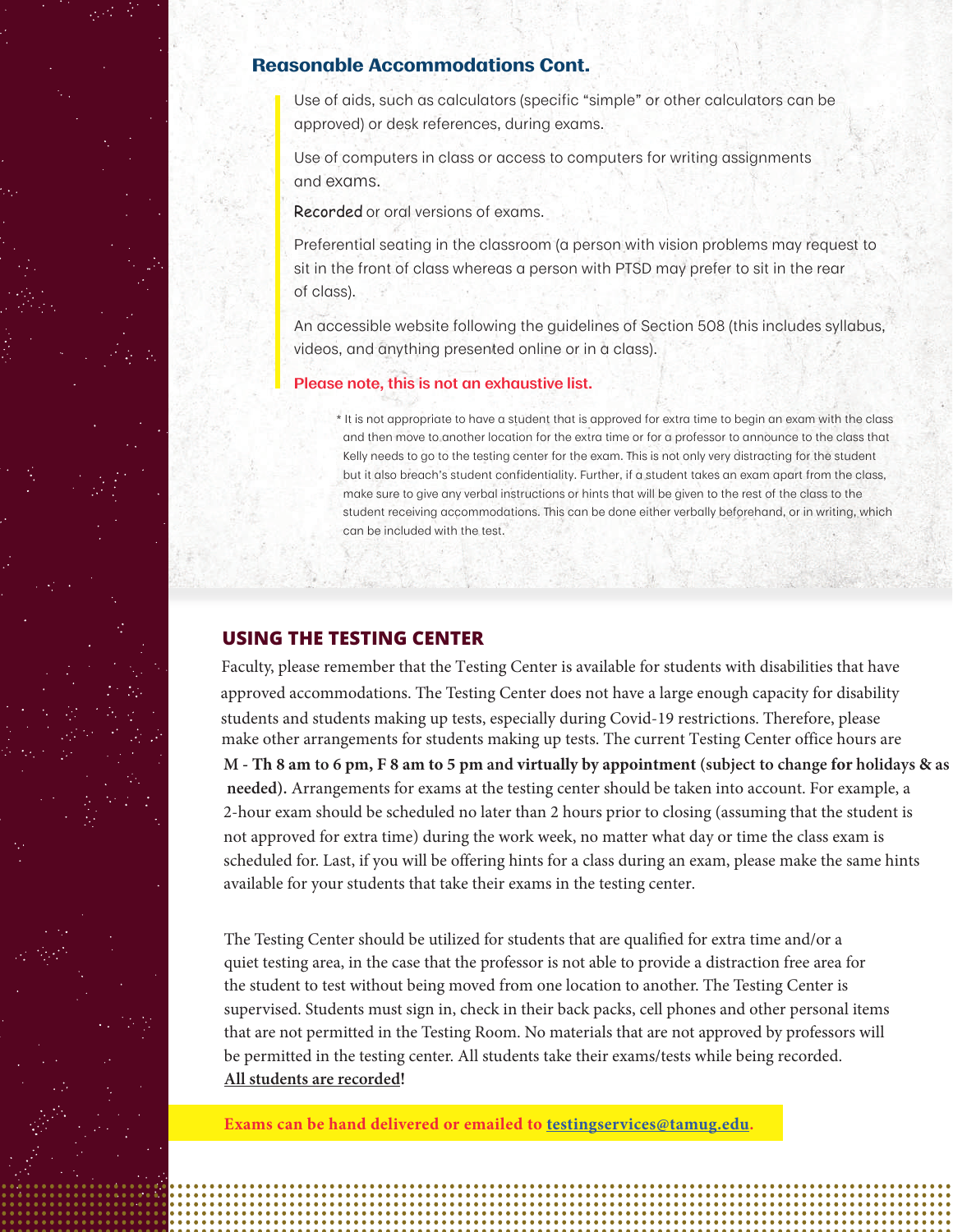

#### **DISABILITY DOES NOT EQUATE TO INABILITY TO ACHIEVE**

People with disabilities have the same right as everyone else to make decisions for their own lives and to be active members of society.

There is no definitive classification system for disability, however some general categories include:

- medical conditions vision impairments intellectual disabilities hearing impairments learning disabilities **mobility** impairments PTSD
	- physical impairments **neurological conditions** mental health conditions **pregnancy related physical disability**

Remember that a disability is not always visible or singular, for example, an individual who has cerebral palsy may also experience a mental health condition such as anxiety, or someone with vision impairment may also have a learning disability.

*All interactions students have with the disability access coordinator and counselors will be kept confidential unless the students specify in writing to whom that private information can be released.* 

Disability is a normal part of human diversity. Disability may be permanent, temporary or fluctuating and may have a minimal or substantial impact on a person's life. Disability may impact mobility, learning or communication and can result from accident, illness, or genetic conditions. Therefore, assistance (assistive care) with hearing aids, guide dogs, wheel chairs, power points, quiet testing, and/or other devices and services are provided to assist with access, and reasonable accommodations, for disabled students. College accommodations are requested by students to assist them with fair access to education. Acceptable documentation of a diagnosed disability is evaluated by a committee before accommodations are approved. Professors should not ask a student for proof of a disability and should keep all information about an accommodated student confidential.

**Arrangements for accommodations should NOT be made in front of anyone except the student making the request.** 

Students that are approved for accommodations must provide their professors with accommodation letters that are created by the access coordinator each semester. Faculty should take no more than 2 weeks to setup the accommodation.

**If faculty have questions about the letters, their authenticity, or about students presenting for class with animals that are not clearly marked as "service animals" \*, please call the Counseling, Career & Ability Services Office access coordinator listed below.** 

\* When it is not obvious what service the animal provides, only limited inquiries are allowed. Faculty and staff may ask two questions: **(1) is the dog a "service animal" that is required because of a disability?** and **(2) what**  work or task has the dog been trained to do? Staff cannot ask about the person's disability, require medical documentation, require a special identification card or training card documentation for the dog, or ask that the dog demonstrate its ability to perform the work or task. If the dog is disruptive (barking, snarling, walking around, and etc.) or is not potty trained then it is most likely not a service animal and the student can be asked to take the animal out of the class so long as the student is invited to return to class without the animal. A puppy (or any other animal) cannot be a service animal and do not belong in classrooms.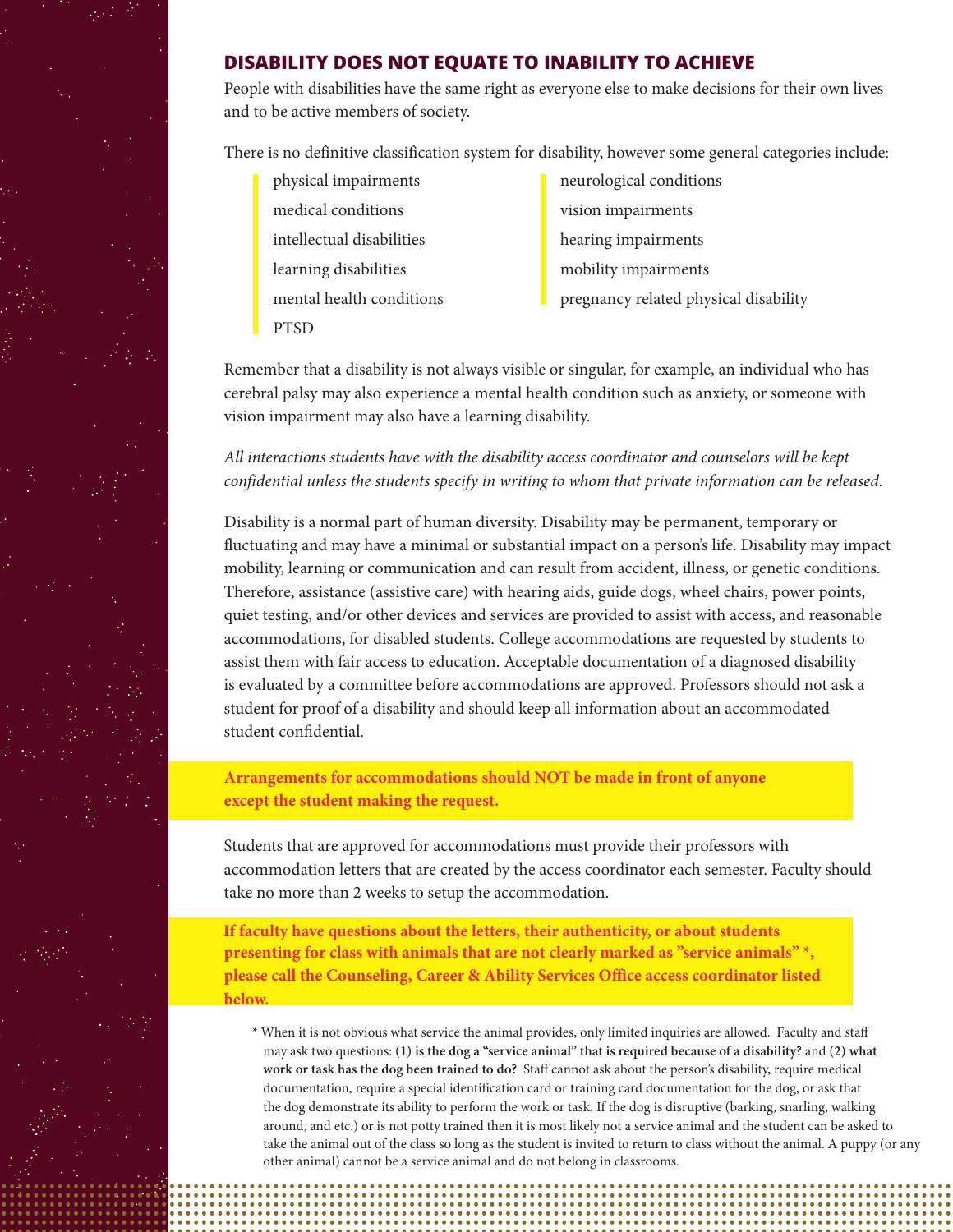

#### **LAWS & GUIDES PERTAINING TO DISABILITIES**

In 1998, Congress amended the Rehabilitation Act of 1973 to require Federal agencies to make their electronic and information technology (EIT) accessible to people with disabilities. The law (**[29 U.S.C. § 794 \(d\)](http://www.gpo.gov/fdsys/pkg/USCODE-2011-title29/html/USCODE-2011-title29-chap16-subchapV-sec794d.htm)**) applies to all Federal agencies when they develop, procure, maintain, or use electronic and information technology. Under Section 508, agencies must give disabled employees and members of the public access to information that is comparable to access available to others. The United States Access Board [discusses the Section 508 law](https://www.access-board.gov/ict.html) and its responsibility for developing accessibility standards for EIT to incorporate into regulations that govern Federal procurement practices. **[Section 504](https://www2.ed.gov/about/offices/list/ocr/504faq.html)**: prohibits federal agencies, programs, or activities from discriminating and requires reasonable accommodations for qualified individuals with disabilities.

For in-depth information please visit **<https://www.section508.gov/manage/laws-and-policies/> <https://www.fcc.gov/archived-accessinfo-announcements>** http://www.ada.gov/effective-comm.htm

In a nutshell, this means all materials presented by Texas A&M University at Galveston, from the website to the syllabus, need to be accessible to "everyone" whether a person with a disability is in attendance or not. This is important because more of our younger population are reporting disabilities as compared to past populations and many older adults with disabilities are returning to college. Furthermore, people with disabilities not only have varied disabilities but they also have varied learning styles. Utilizing practices, such as captioning, that have been made into law will not only assist disability students, but it will engage all students with varied learning styles. It will give all students equal access. T he biggest focus for faculty regarding accommodations, and equal access, is on captioning. If faculty use any videos/multimedia for teaching, faculty should provide accessible (Section 508 compliant) instructional materials in a timely manner and as seamlessly as possible. The A&M University system has recently contracted with Verbit to provide closed captioning services.

## **DIFFERENCES BETWEEN APPROVED HIGH SCHOOL AND COLLEGE ACCOMODATIONS**

T he Individuals with **[Disabilities Education Act \(IDEA\)](http://idea.ed.gov/)**, **[Americans with Disabilities Act of](https://adata.org/learn-about-ada)  [1990 \(ADA\)](https://adata.org/learn-about-ada)** and **[Rehabilitation Act of 1973](https://www.eeoc.gov/statutes/rehabilitation-act-1973)**, dictate legal principles regarding accommodations in education. The following discussion is drawn from these principles.

The main difference between accommodations in the transition from high school to college is that in high school the responsibility of student success, with the standard that every student with a disability "has a right to a high school education" falls, on parents and teachers. Whereas in college a qualified student with a documented and approved disability has the right to "reasonable accommodation" for "equal access to services" provided by a university. Further, the student is responsible for meeting the academic or technical standards of the college. This underscores the fact that higher education is not a right and that every student must qualify for admission and meet the standards designated in order to graduate.

In high school, a student receives free services and an IEP (Individualized Education Plan) is created. Personal services for medical or physical disability are required. School professionals are responsible for identifying students needing accommodations and ensuring that specific types of interventions are provided. Free testing, evaluation, and documentation are available.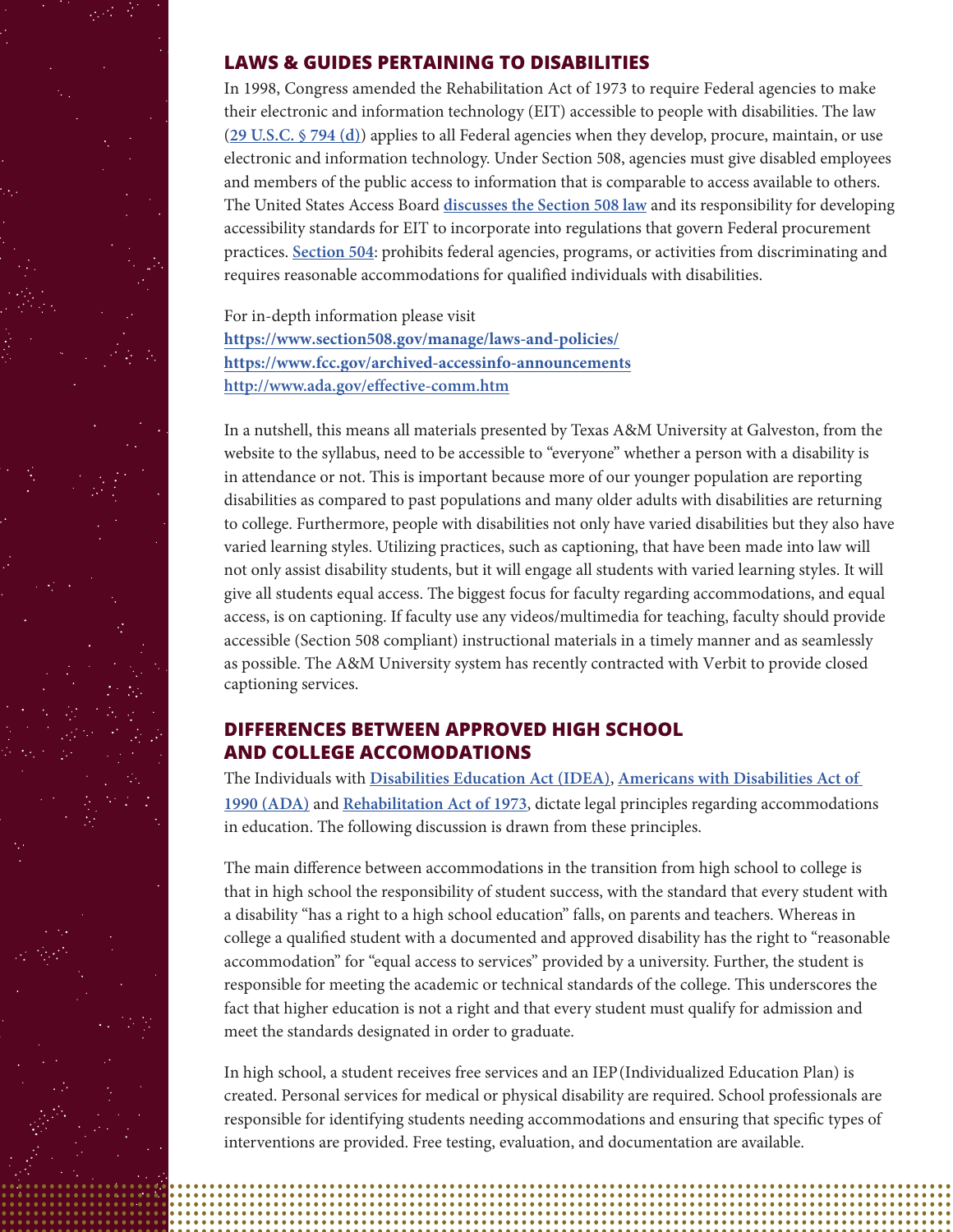Access to higher education is ensured but the student creates personal success by identifying and requesting accommodations for specific types of assistance necessary to be successful. In college, students are responsible for identifying themselves as students with a disability and making the appropriate office aware of any requests and discrepancies. Students are responsible for their own evaluations and providing appropriate documentation in support of any accommodations requested. Confidentiality necessitates students giving permission for disability information, and records, to be discussed or released among professionals and parents. Students are also responsible for notifying professors of approved accommodations.

### **REFERRING STUDENTS TO THE ACCESS COORDINATOR**

Instructors are often the first point of contact for students with disabilities who seek accommodations. Many students who need accommodations do not request them. You can help students receive the accommodations they may need by doing the following:

In your syllabus, or other introduction paperwork, include the recommended statement about classroom accommodations for students with disabilities:

If you are a student with a disability or believe you might have a disability that requires accommodations, please contact

#### **Dr. Little**

**Access Coordinator**

**Schedule online at https://counselingcareerabilityservices.clientsecure.me** Counseling, Career & Ability Services, 104 Seibel Building Texas A&M University at Galveston

409.740.4587, **[dlittle@tamug.edu](mailto:dlittle@tamug.edu)**

If you are a student with a disability or believe you might have a disability that requires accommodations, and are enrolled in Galveston and College Station based classes please contact **both** the TAMUG access coordinator (listed above), and

#### **College Station Disability Resources**

Department of Disability Resources, 1224 TAMU Texas A&M University, College Station, 979.845.1637, **[https://disability.tamu.edu/](mailto:lesliec@disability.tamu.edu)**

On the first day of class, make an announcement, or give all students a handout, about how they can receive disability services and accommodations. You can also direct them to advising/tutoring/coaching services the **[Center for Academic Learning Support \(CALS\)](https://www.tamug.edu/cals/advising/index.html#:~:text=The%20Center%20for%20Academic%20Learning,non%2Dmajor%2Dspecific%20questions.).** CALS services are scheduled via **[Navigate](https://www.tamug.edu/cals/navigate.html)**.

If students are having difficulty in a course, they can be referred to [CALS](https://www.tamug.edu/cals/advising/index.html#:~:text=The%20Center%20for%20Academic%20Learning,non%2Dmajor%2Dspecific%20questions.), **[Counseling](https://www.tamug.edu/counsel/)** with Dan Kratz, Thomala Walker, Daisy McCloud, Ken Bailey, or Dr. Little (tutoring, time & stress management, among other issues), or **[Career Services](https://www.tamug.edu/career/)** with Jeff English or Ken Bailey.